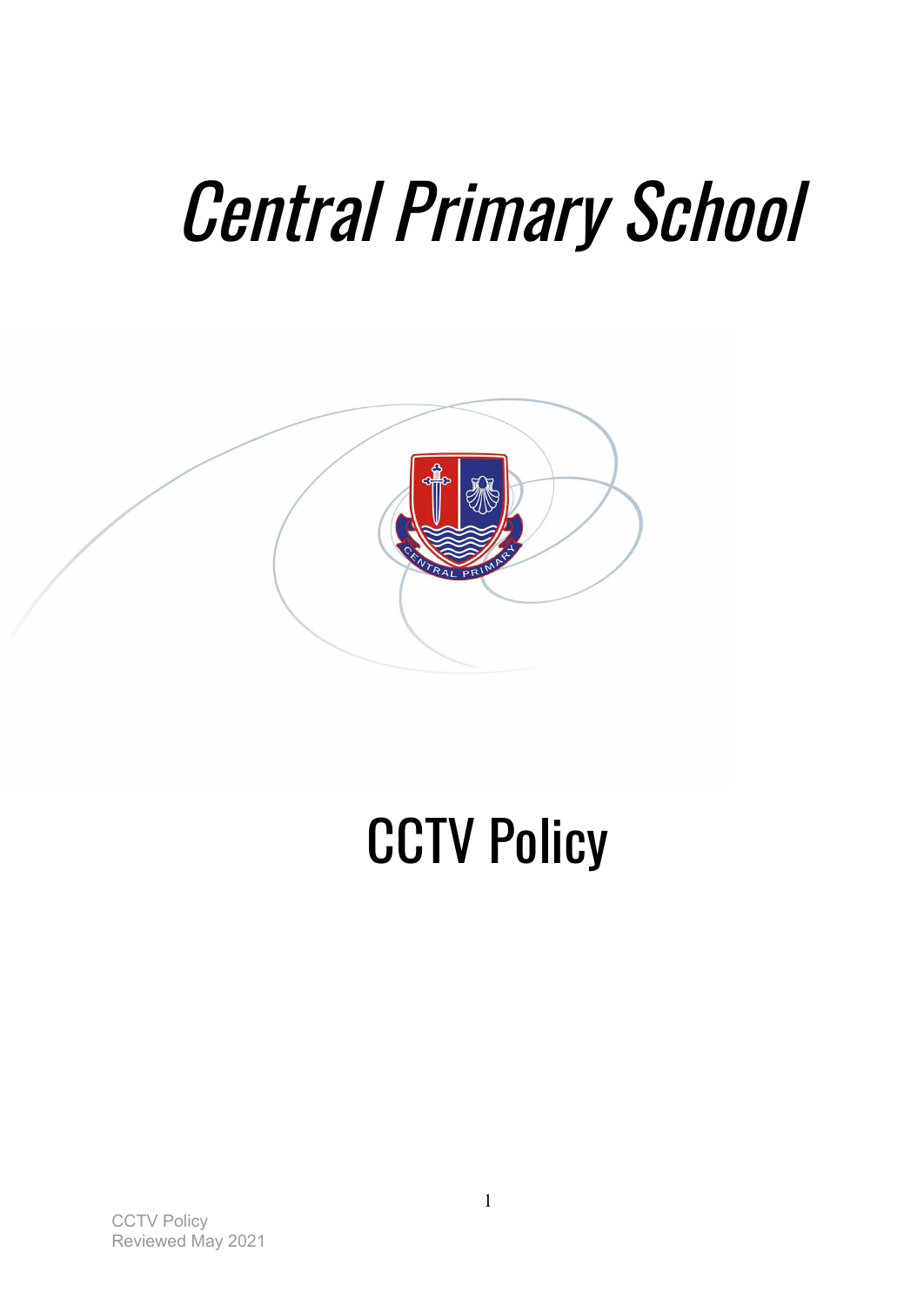## **1 Introduction**

- 1.1 Central Primary School uses closed circuit television (CCTV) images to reduce crime and monitor the school buildings in order to provide a safe and secure environment for pupils, staff and visitors, and to prevent the loss or damage to school property.
- 1.2 The system comprises a number of fixed and dome cameras.
- 1.3 The system does not have sound recording capability.
- 1.4 The CCTV system is owned and operated by the school, the deployment of which is determined by the school's leadership team.
- 1.5 The CCTV is monitored centrally from the school offices by the Business Manager, Val Ward.
- 1.6 The introduction of, or changes to, CCTV monitoring will be subject to consultation with staff and the school community.
- 1.7 The school's CCTV Scheme is registered with the Information Commissioner under the terms of the Data Protection Act 1998. The use of CCTV, and the associated images and any sound recordings is covered by the Data Protection Act (DPA) 1998 and the subsequent General Data Protection Requirement (GDPR) 2018. This policy outlines the school's use of CCTV and how it complies with these acts.
- 1.8 All authorised operators and employees with access to images are aware of the procedures that need to be followed when accessing the recorded images and sound. All operators are trained by the school data controller in their responsibilities under the CCTV Code of Practice. All employees are aware of the restrictions in relation to access to, and disclosure of, recorded images and sound.

### 2 **Statement of Intent**

- 2.1 The school complies with Information Commissioner's Office (ICO) CCTV Code of Practice to ensure it is used responsibly and safeguards both trust and confidence in its continued use. The Code of Practice is published at: [http://www.ico.gov.uk/~/media/documents/library/Data\\_Protection/Detailed](http://www.ico.gov.uk/~/media/documents/library/Data_Protection/Detailed%20specialist_guides/ICO_CCTVFINAL_2301.ashx) specialist\_quides/ICO\_CCTVFINAL\_2301.ashx
- 2.2 CCTV warning signs will be clearly and prominently placed at all external entrances to the school, including school gates if coverage includes outdoor areas. Signs will contain details of the purpose for using CCTV. In areas where CCTV is used, the school will ensure that there are prominent signs placed at both the entrance of the CCTV zone and within the controlled area.
- 2.3 The planning and design has endeavoured to ensure that the Scheme will give maximum effectiveness and efficiency but it is not possible to guarantee that the system will cover or detect every single incident taking place in the areas of coverage.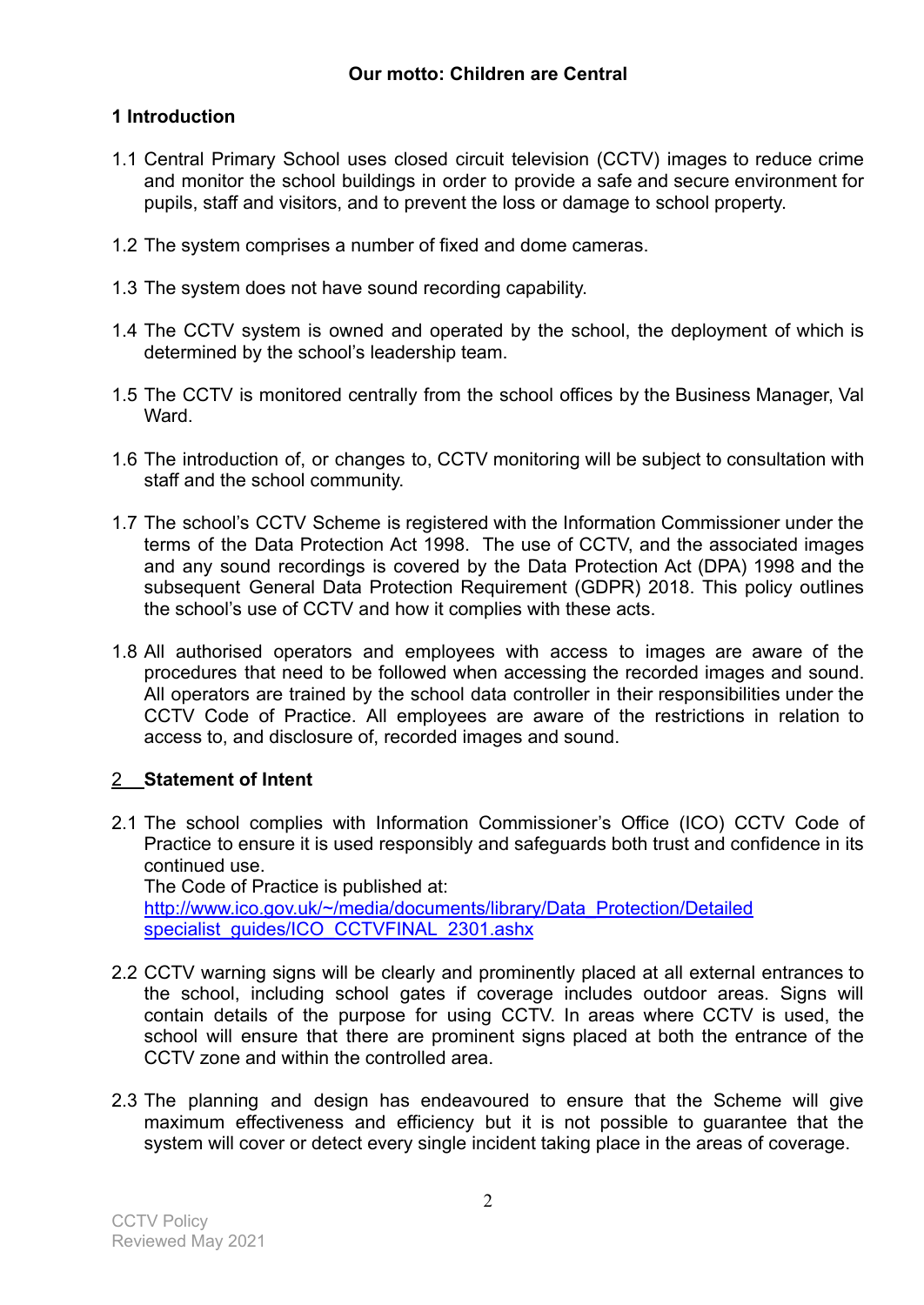### 3 **Siting the Cameras**

- 3.1 Cameras will be sited so they only capture images relevant to the purposes for which they are installed (described above) and care will be taken to ensure that reasonable privacy expectations are not violated. The School will ensure that the location of equipment is carefully considered to ensure that images captured comply with the DPA and GDPR.
- 3.2 The school will make every effort to position cameras so that their coverage is restricted to the school premises, which includes the outdoor areas and entrances to the premises.
- 3.3 CCTV will not be used in classrooms but in areas within school that have been identified by staff and pupils as not being easily monitored.
- 3.4 Members of staff have access to details of where CCTV cameras are situated, with the exception of cameras placed for the purpose of covert monitoring (detailed below).

#### 4 **Covert Monitoring**

- 4.1 The school may in exceptional circumstances set up covert monitoring. For example: i) Where there is good cause to suspect that an illegal or unauthorised action(s), is taking place, or where there are grounds to suspect serious misconduct; ii) Where notifying the individuals about the monitoring would seriously prejudice the reason for making the recording.
- 4.2 In these circumstances authorisation must be obtained from a member of the headship team and/or chair of governors.
- 4.3 Covert monitoring must cease following completion of an investigation.
- 4.4 Cameras sited for the purpose of covert monitoring will not be used in areas which are reasonably expected to be private, for example toilet cubicles.

### 5 **Storage and Retention of CCTV images**

- 5.1 Recorded data will not be retained for longer than is necessary. While retained, the integrity of the recordings will be maintained to ensure their evidential value and to protect the rights of the people whose images have been recorded.
- 5.2 All retained data will be stored securely.
- 5.3 Data will be retained for 7 days before being automatically deleted from the system.

### 6 **Access to CCTV images**

6.1 Access to recorded images will be restricted to those staff authorised to view them, and will not be made more widely available.

6.2 In line with our role in safety and security and the public interest. Where our CCTV data is requested by external public authorities (such as the Police) we will share CCTV data if appropriate (detailed below).